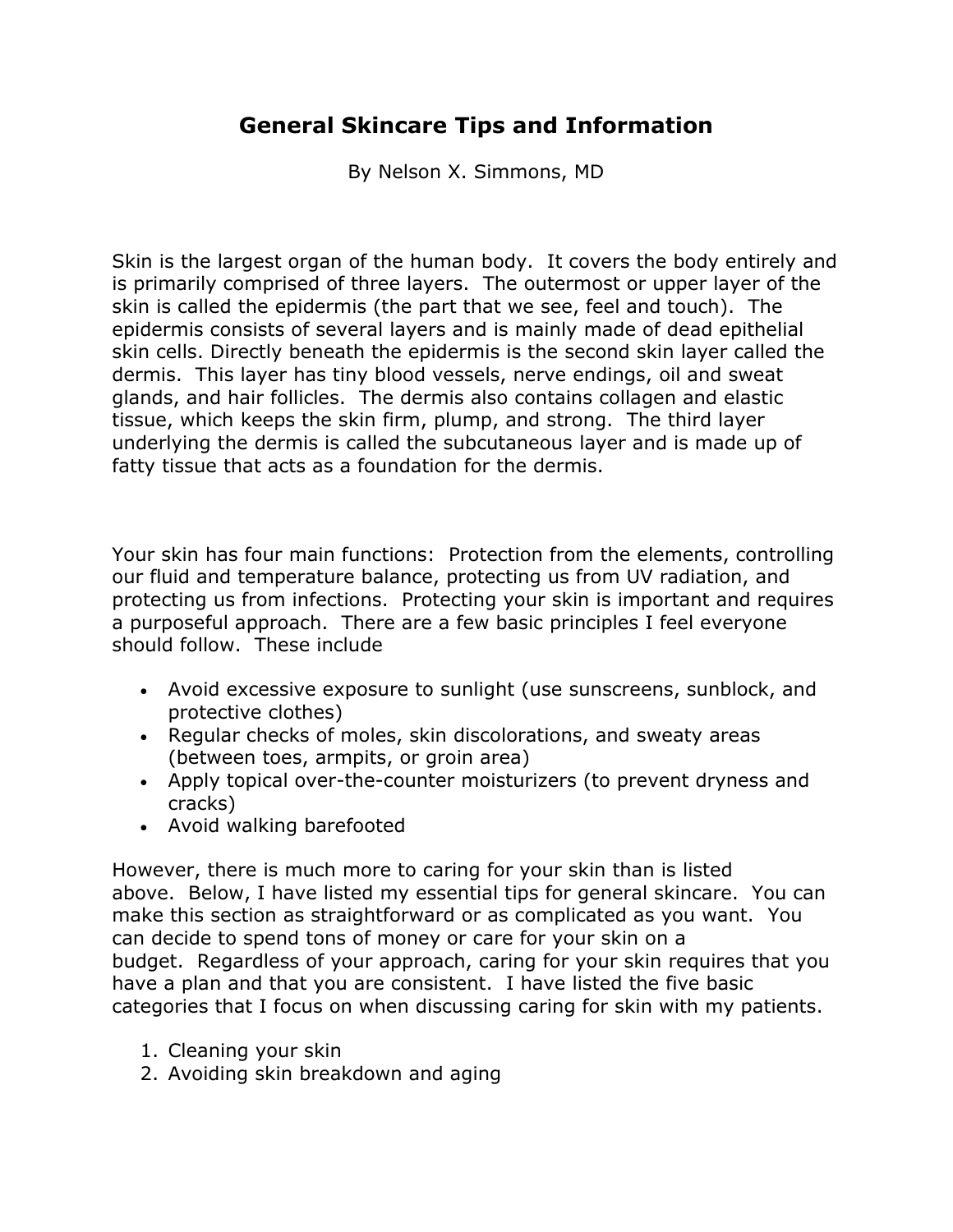- 3. Caring for the skin around the eyes (this part of your face requires a unique approach)
- 4. Moisturize your skin
- 5. Protect your skin from being damaged by the sun (#4 and #5 are often combined into a single product)

Below I have listed several skin products that I like. Please note there are many skin lines that you can pick from, and the ones I list below are not necessarily better than the others. However, I like these lines because the products are high quality, easy to access, and affordable.

If you are getting treatments to improve your skin (such as facials, Morpheus8, or lasers) you are investing both time and money to keep to stay healthy. Look over the options below and see which approach you feel is best for you. If you have a different system that you like, that is great. Just make sure you have each category covered. Regardless of which approach you choose, caring for your skin is critical to keeping your skin healthy and looking as good as you feel.

## **Introductory skincare line:**

Recommend: CeraVe: \$50-100 initial investment

Available at most stores, including Kroger, Walmart, and Target. CeraVe is an excellent skincare line and will provide you with high-quality products designed to keep your skin. Here is an example of using CeraVe to treat all five categories I mentioned above.

- Cleanse: [Hydrating Facial Cleanser](https://www.cerave.com/skincare/cleansers/hydrating-facial-cleanser)
- Antiaging: [Hydrating Hyaluronic Acid Serum](https://www.cerave.com/skincare/serums/hydrating-hyaluronic-acid-serum)
- Eye Care: [Eye Repair Cream](https://www.cerave.com/skincare/moisturizers/eye-repair-cream)
- Moisturize: [Daily Moisturizing Lotion/Cream](https://www.cerave.com/skincare/moisturizers/daily-moisturizing-lotion)
- Protect [Hydrating Mineral Sunscreen SPF 50 or Ultra-Light Moisturizing](https://www.cerave.com/sunscreen/body/hydrating-mineral-sunscreen-body-lotion-spf-50)  [Lotion SPF 30.](https://www.cerave.com/sunscreen/body/hydrating-mineral-sunscreen-body-lotion-spf-50) Note: In this last example, the moisturizer has a sunscreen built in. Combining these products makes it easier to hit all the steps.

## **Mid Level Skincare Line**:

Recommend: La Roche Posay \$150-\$200 initial investment

La Roche Posay is also available locally at stores such as Walgreens.

• Cleanse: [Purifying Foaming Cleanser](https://www.laroche-posay.us/our-products/face/face-wash/toleriane-purifying-foaming-facial-wash-tolerianepurifyingfoamingfacialwash.html)